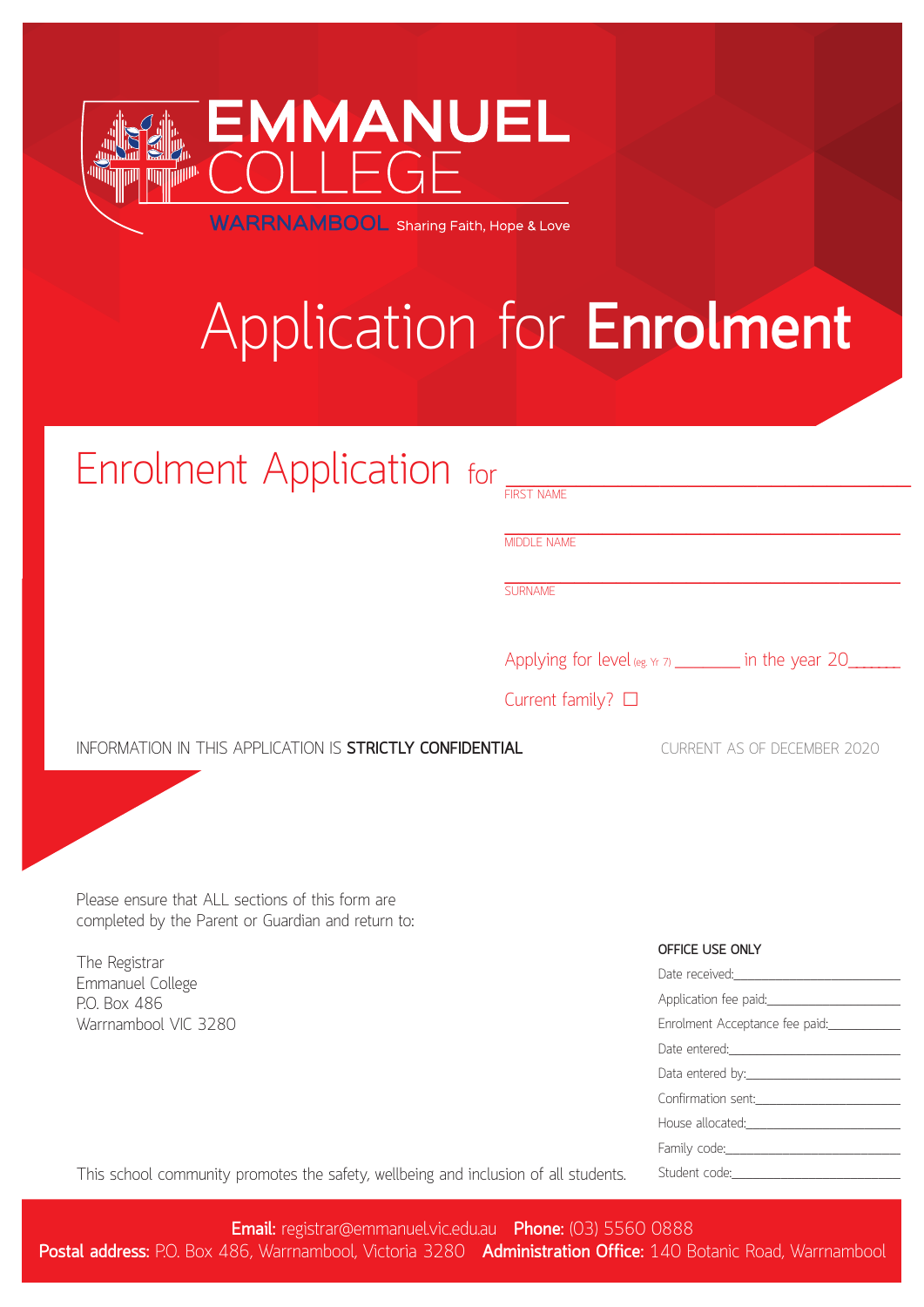### **ABOUT THIS ENROLMENT FORM**

Please direct all enquiries to the College Registrar - registrar@emmanuel.vic.edu.au Ph (03) 5560 0895

- **A:** DOCUMENTS REQUIRED **I:** ENROLMENT APPLICATION AND ACCEPTANCE FEES<br>**B:** CONDITIONS OF ENROLMENT **I:** PARISH SACRAMENT DETAILS
	- **B:** PARISH SACRAMENT DETAILS<br>**K:** TRAVEL
- **C:** STUDENT DETAILS **K:** TRAVEL
- 
- **D:** FAMILY DETAILS<br>**E:** PARENT GUARDIAN DETAILS **E:** PARENT GUARDIAN DETAILS **M:** PHOTOGRAPH / VIDEO PERMISSION
- 
- **F:** FEE PAYMENT<br> **G:** NON-RESIDENT PARENT DETAILS<br> **O:** PARENTAL OC
- **H:** EMERGENCY CONTACTS
- 
- 
- **O:** PARENTAL OCCUPATION DEFINITION
- 

#### **Entering information**

Please enter all requested information. If a field is not applicable or relevant, enter a dash (-) and when an entire section is not applicable (eg. Non Resident Parent) diagonally cross (\) the entire section. Please enter current and concise information, avoiding abbreviations. Forms with incomplete information may not be processed.

**Disclaimer:** This Application form is treated as a confidential document and personal information you provide will be used for College purposes only. The information will not be supplied to any other party other than the Catholic Education Office who require information for census purposes.

### **A: DOCUMENTS REQUIRED to accompany this form**

- a copy of your child's Birth certificate
- a copy of Citizenship papers, Passport, Visa or travel documents for non-Australian resident or non-Australian born
- a copy of your child's Baptismal certificate and first Eucharist certificates
- Custody and/or Court Order documents if applicable
- Any Specialist or educational reports

#### **for Year 7**

• Grade 5 Naplan statement (to help identify learning difficulties/strengths)

**for Years 8-12**

- a copy of your child's current and previous year's school reports
- Naplan Statement

### **B: CONDITIONS OF ENROLMENT**

Application for enrolment of your child at Emmanuel College means that you are choosing a Catholic education, which requires a commitment to support the vision and aims of the College and a willingness to cooperate in their implementation. Enrolment is provided in the following order:

- Siblings of children currently enrolled in the school
- Baptised Catholic children from Catholic feeder primary schools
- Baptised Catholic children from rural schools
- Other Catholics (interstate/regional Victoria/Melbourne)
- Other faiths children from Catholic feeder primary schools
- Others at the discretion of the Principal

The Principal reserves the right to vary the application of the enrolment guidelines in special situations.

#### **By signing the Enrolment Application Form, Parents/Guardians/Carers understand and agree to the following:-**

- To respect and support the College's Catholic Ethos, the celebration of mass and liturgies, reflection days and retreats
- To the conditions of attendance and to support the school's policies as published on the College website and in the student diary.
- To pay all fees and College Levies as nominated and any other related costs required to do so. Should financial hardship prevent full payment of fees,
- contact will be made with the College Business Manager or Principal. All contact will be confidential.
- To pay all fees and levies and acknowledge fees and levies takes precedence over non compulsory extra curricular camps and activities Eg. Interstate trips, overseas study tours, immersions, social events etc.
- In accordance with the College's Fee Policy, should a student exit the College four weeks notice is required prior to the end of term to ensure a full terms credit is applied. This notice period ensures that the College's staffing levels are accurate to responsibly manage the College's budget.
- Have read and agree to the Mercy Education Parent Code of Conduct.
- To give permission for student to participate in any local excursion within the town boundary organised by subject teachers in school hours.
- To ensure that all correspondence with College staff is undertaken in a polite and respectful manner.
- To consent to Naplan data and other relevant information including any Learning Assessments from previous School in order to maximise students learning to be obtained.
- To complete Operoo to ensure medical information and health alerts are current.

#### **By signing the Enrolment Application Form, the Student understands and agrees:**

- To comply with all College requirements regarding general appearance, wearing the correct College uniform with pride and avoiding extremes in hairstyles, colours and fashion.
- To attend all timetabled classes including extra curricula activities eg. Athletic and Swimming Sports, Camps, Masses and Retreats.

#### **The Principal reserves the right to cancel enrolment of any student whose behaviour or influence is regarded as harmful to the interests of other students and the College community.**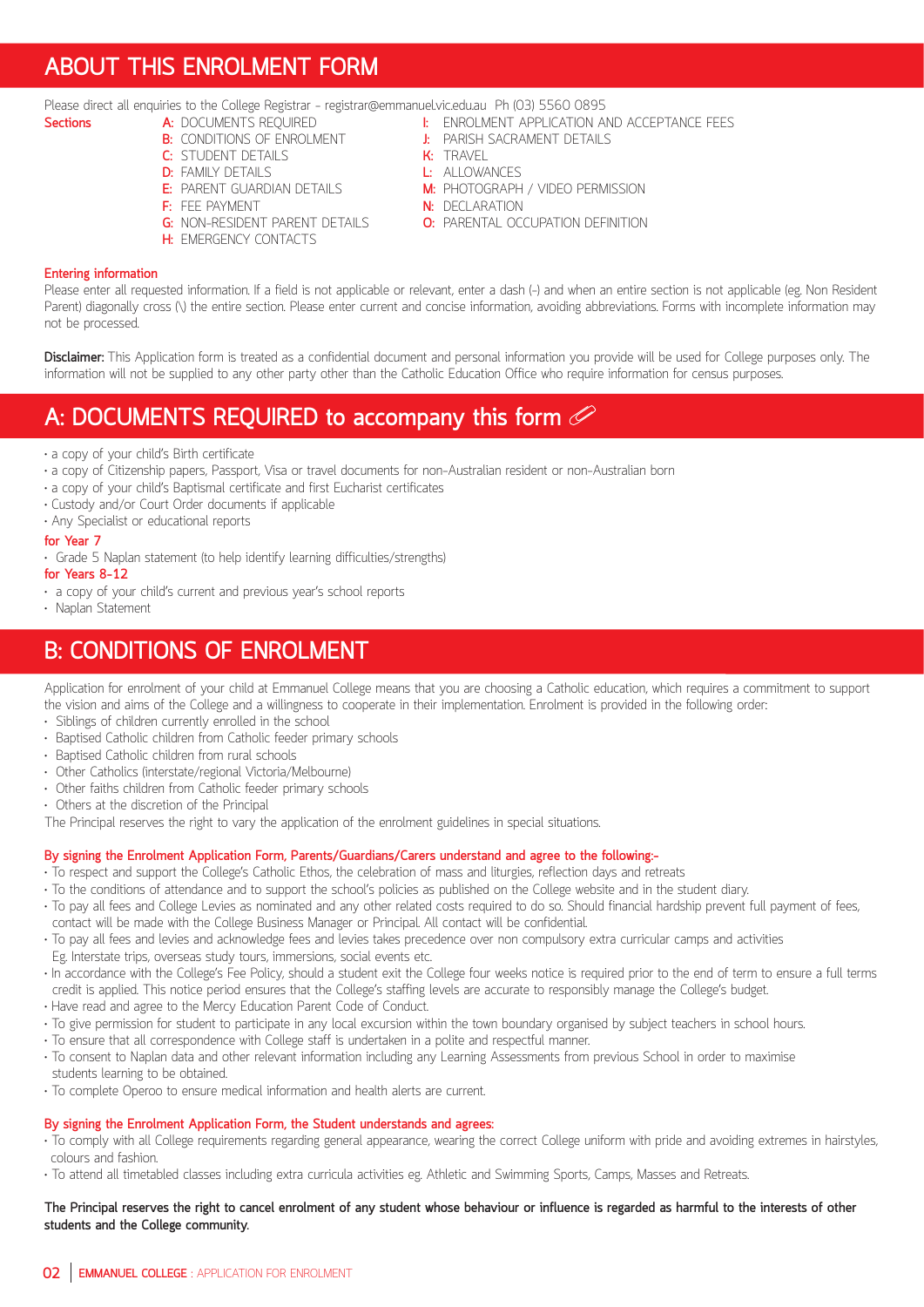## **C: STUDENT DETAILS**

|                                                                                                                                                                                                                                                                           |                                                         |  | $\Box$ other |  |
|---------------------------------------------------------------------------------------------------------------------------------------------------------------------------------------------------------------------------------------------------------------------------|---------------------------------------------------------|--|--------------|--|
|                                                                                                                                                                                                                                                                           |                                                         |  |              |  |
| Student lives with (please tick): $\Box$ Both Parents $\Box$ Mother $\Box$ Step Mother $\Box$ Father $\Box$ Step Father                                                                                                                                                   | $\Box$ Guardian $\Box$ Other Living Arrangements        |  |              |  |
| (Please provide details) <b>Subset of the Contract of the Contract of the Contract of the Contract of the Contract of the Contract of the Contract of the Contract of the Contract of the Contract of the Contract of the Contra</b>                                      |                                                         |  |              |  |
|                                                                                                                                                                                                                                                                           |                                                         |  |              |  |
|                                                                                                                                                                                                                                                                           |                                                         |  |              |  |
|                                                                                                                                                                                                                                                                           |                                                         |  |              |  |
| Commencement Year (eg 2021): Vear Level Commencing (eg Year 7): Vear 1.                                                                                                                                                                                                   |                                                         |  |              |  |
|                                                                                                                                                                                                                                                                           |                                                         |  |              |  |
| Nationality: Are you a Refugee or were you one anytime in the last 7 years? $\Box$ Yes $\Box$ No                                                                                                                                                                          |                                                         |  |              |  |
| (Please provide details) experience and the contract of the contract of the contract of the contract of the contract of the contract of the contract of the contract of the contract of the contract of the contract of the co                                            |                                                         |  |              |  |
| Does the student speak a language(s) other than English at home? $\Box$ Yes $\Box$ No                                                                                                                                                                                     |                                                         |  |              |  |
|                                                                                                                                                                                                                                                                           |                                                         |  |              |  |
| Do any Parenting Orders apply to your family? $\Box$ Yes $\Box$ No                                                                                                                                                                                                        |                                                         |  |              |  |
| If YES, please indicate type of order and provide copy                                                                                                                                                                                                                    |                                                         |  |              |  |
| $\Box$ Resident Order $\Box$ Contact Order $\Box$ Specific Issues Order $\Box$ Access Restriction $\Box$ Parenting Order                                                                                                                                                  |                                                         |  |              |  |
| IF NOT BORN IN AUSTRALIA, CITIZENSHIP STATUS                                                                                                                                                                                                                              |                                                         |  |              |  |
| (original documents to be sighted and copies to be retained by Emmanuel College)<br>Australian citizen not born in Australia:<br>□ Australian citizen (Australian passport or naturalisation certificate number/document for travel if country of birth is not Australia) |                                                         |  |              |  |
|                                                                                                                                                                                                                                                                           |                                                         |  |              |  |
|                                                                                                                                                                                                                                                                           |                                                         |  |              |  |
|                                                                                                                                                                                                                                                                           |                                                         |  |              |  |
| Not currently an Australian citizen, please provide further details as appropriate below:<br>$\Box$ Permanent resident - Visa Subclass number: $\Box$                                                                                                                     |                                                         |  |              |  |
|                                                                                                                                                                                                                                                                           |                                                         |  |              |  |
|                                                                                                                                                                                                                                                                           |                                                         |  |              |  |
| <b>HOME CARE ARRANGEMENTS</b>                                                                                                                                                                                                                                             |                                                         |  |              |  |
| $\Box$ Living with immediate family                                                                                                                                                                                                                                       | □ Out-of-home care                                      |  |              |  |
| $\Box$ Carer/guardian                                                                                                                                                                                                                                                     | $\Box$ Shared parenting e.g. one week with each parent: |  |              |  |
|                                                                                                                                                                                                                                                                           |                                                         |  |              |  |
|                                                                                                                                                                                                                                                                           |                                                         |  |              |  |
| $\Box$ Kinship care                                                                                                                                                                                                                                                       |                                                         |  |              |  |
| <b>INDIGENOUS IDENTIFIER</b>                                                                                                                                                                                                                                              |                                                         |  |              |  |
| Is the student of Aboriginal or Torres Strait Islander origin? $\Box$ No $\Box$ Yes Aboriginal $\Box$ Yes Torres Strait Islander                                                                                                                                          |                                                         |  |              |  |
|                                                                                                                                                                                                                                                                           |                                                         |  |              |  |
| <b>PLACE IN FAMILY</b>                                                                                                                                                                                                                                                    |                                                         |  |              |  |
| Write B or G in each square to indicate each boy and girl in the family, starting with the eldest.                                                                                                                                                                        |                                                         |  |              |  |
| Draw a circle around the position of this student.                                                                                                                                                                                                                        |                                                         |  |              |  |
| Siblings currently attending Emmanuel College (if relevant):                                                                                                                                                                                                              |                                                         |  |              |  |
|                                                                                                                                                                                                                                                                           |                                                         |  |              |  |
|                                                                                                                                                                                                                                                                           |                                                         |  |              |  |
|                                                                                                                                                                                                                                                                           |                                                         |  |              |  |
|                                                                                                                                                                                                                                                                           |                                                         |  |              |  |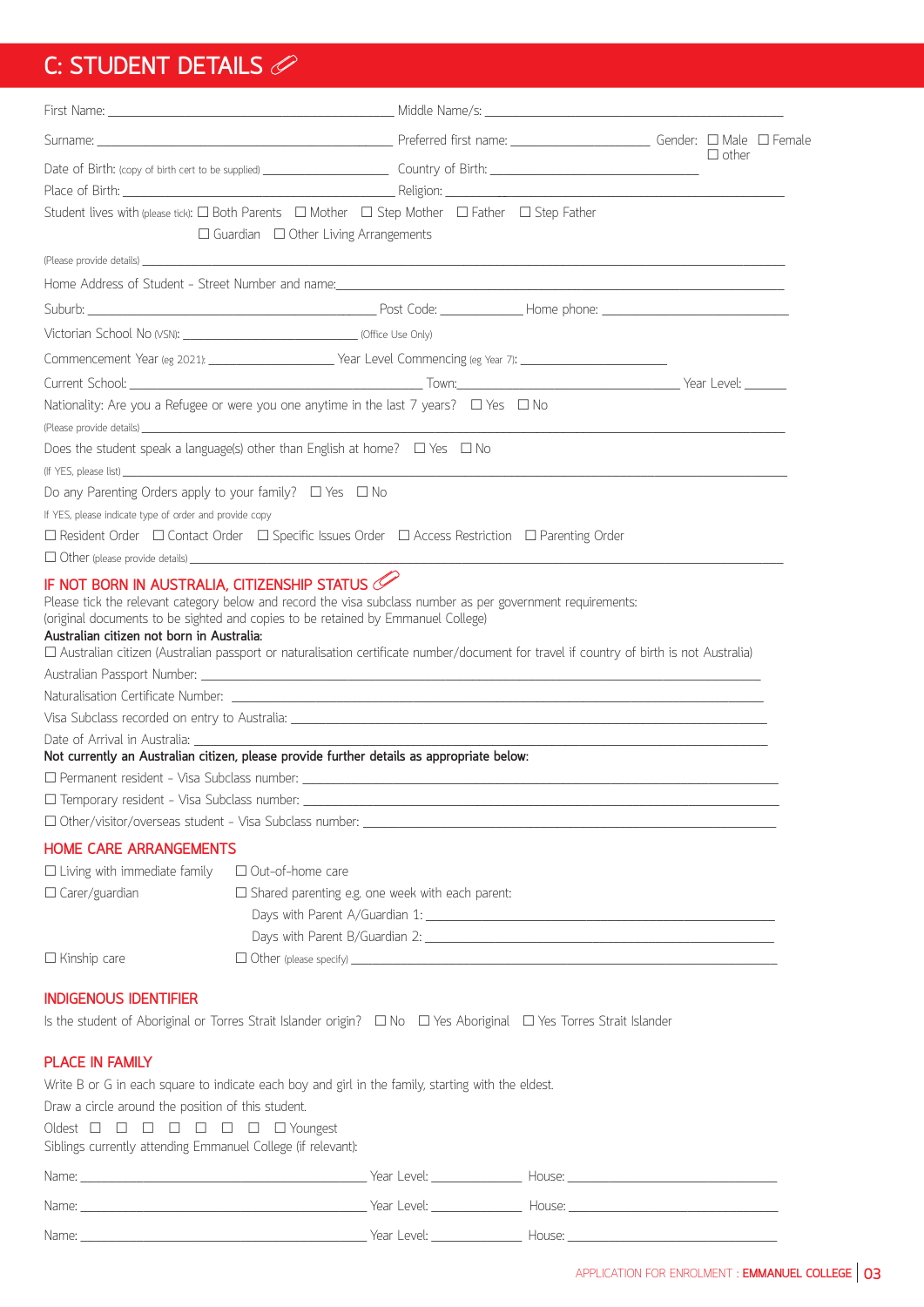Siblings currently attending Primary School (if relevant):

| Siblings who previously attended Emmanuel College (if relevant):                                                                                                                                                                                                                                                                                                                                                                                                                                                                                                                                                                                                    |                |                                             |  |
|---------------------------------------------------------------------------------------------------------------------------------------------------------------------------------------------------------------------------------------------------------------------------------------------------------------------------------------------------------------------------------------------------------------------------------------------------------------------------------------------------------------------------------------------------------------------------------------------------------------------------------------------------------------------|----------------|---------------------------------------------|--|
|                                                                                                                                                                                                                                                                                                                                                                                                                                                                                                                                                                                                                                                                     |                |                                             |  |
|                                                                                                                                                                                                                                                                                                                                                                                                                                                                                                                                                                                                                                                                     |                |                                             |  |
| Please state briefly why you chose Emmanuel College for your child's Education:                                                                                                                                                                                                                                                                                                                                                                                                                                                                                                                                                                                     |                |                                             |  |
|                                                                                                                                                                                                                                                                                                                                                                                                                                                                                                                                                                                                                                                                     |                |                                             |  |
| STUDENT'S MEDICAL DETAILS<br>Name of Student's Doctor: <u>Conserver Conserver Conserver Conserver</u> Anesthetic C Permission given C No permission                                                                                                                                                                                                                                                                                                                                                                                                                                                                                                                 |                |                                             |  |
|                                                                                                                                                                                                                                                                                                                                                                                                                                                                                                                                                                                                                                                                     |                |                                             |  |
| Has your child ever suffered from asthma? $\Box$ Yes $\Box$ No<br>Does your child have an asthma plan? $\Box$ Yes $\Box$ No<br>My child has been prescribed an Adrenaline auto-injector (EpiPen®)<br>$\square$ Yes $\square$ No Expiry date:<br>(Please supply anaphylaxis plan)                                                                                                                                                                                                                                                                                                                                                                                    |                |                                             |  |
| Has your child experienced any of the following conditions?<br>$\Box$ Glandular Fever $\Box$ Back problems<br>$\Box$ Diabetes<br>$\Box$ Arthritis<br>$\Box$ Epilepsy<br>If you have ticked any of the above please provide details below:                                                                                                                                                                                                                                                                                                                                                                                                                           | $\Box$ Phobias | $\Box$ Allergies<br>$\Box$ Other conditions |  |
| Please indicate any medication which your child is required to take regularly (at school):                                                                                                                                                                                                                                                                                                                                                                                                                                                                                                                                                                          |                |                                             |  |
| PLEASE NOTE: No Paracetamol can be administered to students by office / teaching staff.                                                                                                                                                                                                                                                                                                                                                                                                                                                                                                                                                                             |                |                                             |  |
|                                                                                                                                                                                                                                                                                                                                                                                                                                                                                                                                                                                                                                                                     |                |                                             |  |
|                                                                                                                                                                                                                                                                                                                                                                                                                                                                                                                                                                                                                                                                     |                |                                             |  |
| <b>Ambulance Cover:</b><br>All transport will be at the expense of the parent/s concerned if they are not covered by an Ambulance Subscription or holders of a Pensioner Concession<br>Card, Health Care Card or Health Benefits Card.<br>Please tick one of the following boxes to indicate the ambulance cover applicable to this student:<br>$\Box$ Ambulance Subscription<br>$\Box$ NO AMBULANCE COVER (Expense to be paid by parent/s)<br>□ Private Health Insurance covers Ambulance transport (please confirm this with your provider before ticking this box)<br>Do you hold one of the concession cards shown below?<br>□ Pensioner Concession Card holder |                |                                             |  |
|                                                                                                                                                                                                                                                                                                                                                                                                                                                                                                                                                                                                                                                                     |                |                                             |  |
| LEARNING PROFILE<br>Has your child received any extra support with their learning during Primary School education? $\Box$ Yes $\Box$ No<br>□ Modified Programs (Emu, Toe by Toe, ERIK, Multi Lit)<br>□ Extra funding for Learning Support Officer/Aide<br>□ Have you been on an PLP/ILP Individual Learning Plan?<br>If YES, please provide supporting reports<br>□ Psychological Report<br>□ Speech Assessments                                                                                                                                                                                                                                                    |                |                                             |  |
| □ Educational Assessments                                                                                                                                                                                                                                                                                                                                                                                                                                                                                                                                                                                                                                           |                |                                             |  |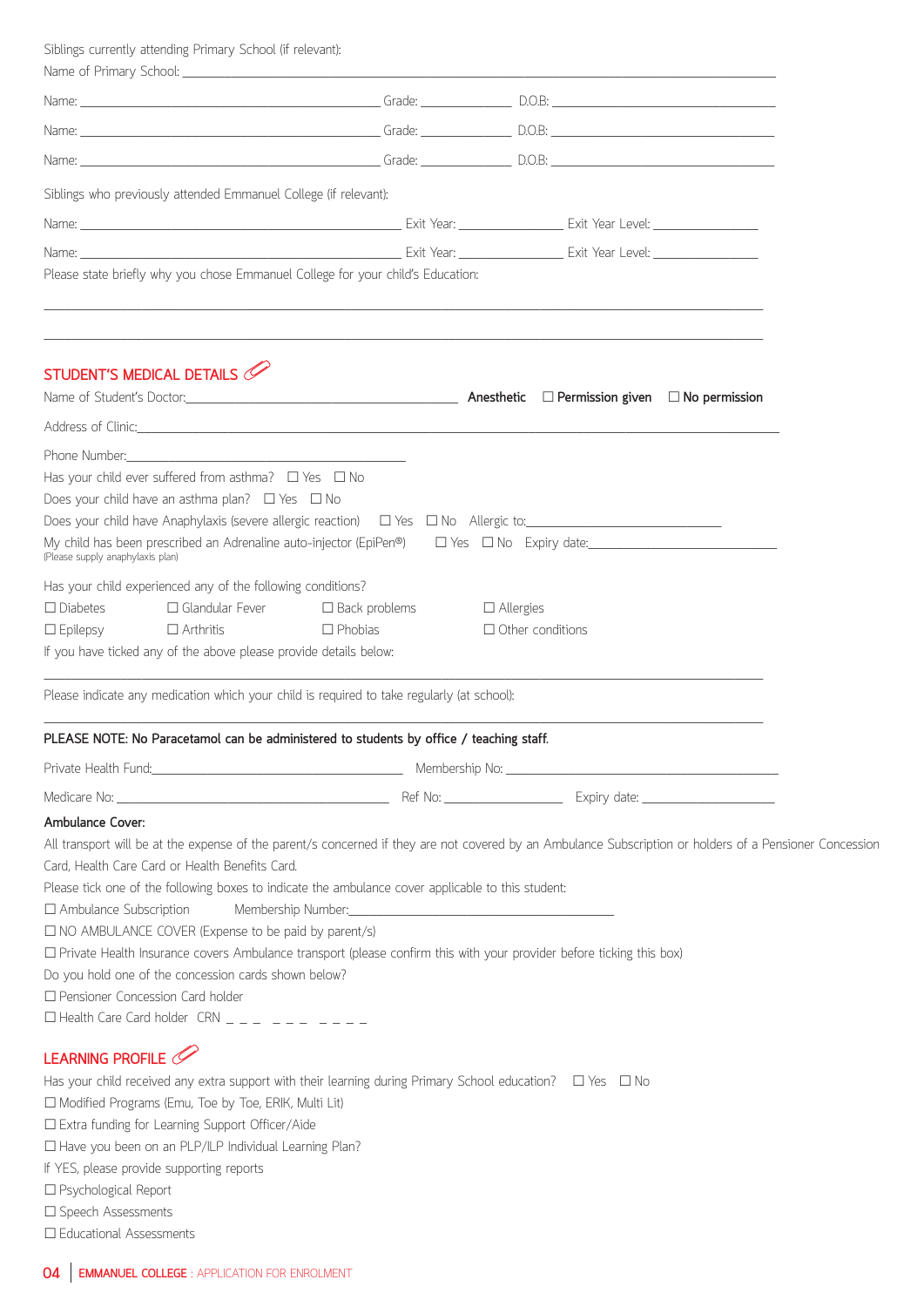Does your daughter / son use a hearing device?  $\Box$  Yes  $\Box$  No If YES, please indicate when he / she is to use the aid and if he / she requires any further classroom assistance:

\_\_\_\_\_\_\_\_\_\_\_\_\_\_\_\_\_\_\_\_\_\_\_\_\_\_\_\_\_\_\_\_\_\_\_\_\_\_\_\_\_\_\_\_\_\_\_\_\_\_\_\_\_\_\_\_\_\_\_\_\_\_\_\_\_\_\_\_\_\_\_\_\_\_\_\_\_\_\_\_\_\_\_\_\_\_\_\_\_\_\_\_\_\_\_\_\_\_\_\_\_\_\_\_\_ \_\_\_\_\_\_\_\_\_\_\_\_\_\_\_\_\_\_\_\_\_\_\_\_\_\_\_\_\_\_\_\_\_\_\_\_\_\_\_\_\_\_\_\_\_\_\_\_\_\_\_\_\_\_\_\_\_\_\_\_\_\_\_\_\_\_\_\_\_\_\_\_\_\_\_\_\_\_\_\_\_\_\_\_\_\_\_\_\_\_\_\_\_\_\_\_\_\_\_\_\_\_\_\_\_

Aptitude, Behaviour etc:

|                                                   | ADDITIONAL NEEDS                                                                                                                                                                                                                                                                                                                                          |                           |                                                          |
|---------------------------------------------------|-----------------------------------------------------------------------------------------------------------------------------------------------------------------------------------------------------------------------------------------------------------------------------------------------------------------------------------------------------------|---------------------------|----------------------------------------------------------|
|                                                   | Is your child eligible or currently receiving National Disability Insurance Scheme (NDIS) support? $\Box$ Yes $\Box$ No                                                                                                                                                                                                                                   |                           |                                                          |
| Does your child present with:                     |                                                                                                                                                                                                                                                                                                                                                           |                           |                                                          |
|                                                   | $\Box$ Autism (ASD) $\Box$ Behavioural concerns                                                                                                                                                                                                                                                                                                           | $\Box$ Hearing impairment | $\Box$ Intellectual disability / developmental delay     |
| $\Box$ Mental health issues $\Box$ Oral language/ | communication difficulties                                                                                                                                                                                                                                                                                                                                | $\Box$ ADD/ADHD           | $\Box$ Acquired brain injury                             |
| $\Box$ Vision impairment $\Box$ Giftedness        |                                                                                                                                                                                                                                                                                                                                                           |                           | $\Box$ Physical impairment $\Box$ Other condition $\Box$ |
| $\Box$ Optometrist $\Box$ Psychiatrist            | If, YES, please indicate which service and provide supporting reports:                                                                                                                                                                                                                                                                                    |                           |                                                          |
|                                                   |                                                                                                                                                                                                                                                                                                                                                           |                           | $\Box$ Speech Therapist $\Box$ Auditory Report (Hearing) |
|                                                   | □ Psychologist □ Occupational Therapist □ Other □ National Theory Development Distributional Other National Other Distributional Other National Other Distributional Other Distribution Other Distribution Other Distribution<br>Has your child ever suffered from and been diagnosed by a Paediatrician with any of the following emotional conditions?: |                           |                                                          |
| $\Box$ Clinical Anxiety $\Box$ Panic Attacks      |                                                                                                                                                                                                                                                                                                                                                           | $\Box$ Depression         |                                                          |
|                                                   | $\Box$ Low Self Worth $\Box$ Difficulty in making friends $\Box$ Eating Disorders                                                                                                                                                                                                                                                                         |                           |                                                          |
|                                                   |                                                                                                                                                                                                                                                                                                                                                           |                           |                                                          |
|                                                   | If you have ticked any of the above, or there is any other emotional condition of which the teachers who care for your child should be aware,                                                                                                                                                                                                             |                           |                                                          |

Friends, Fears, Bereavement etc:

Parent request will be considered when allocating students Home Room but not guaranteed.

#### **PREVIOUS SCHOOL PERMISSION**

Name and address of previous school \_

I/We give permission for Emmanuel College to contact the students previous school and gather relevant reports and information to support educational planning:  $\square$  Yes  $\square$  No

\_\_\_\_\_\_\_\_\_\_\_\_\_\_\_\_\_\_\_\_\_\_\_\_\_\_\_\_\_\_\_\_\_\_\_\_\_\_\_\_\_\_\_\_\_\_\_\_\_\_\_\_\_\_\_\_\_\_\_\_\_\_\_\_\_\_\_\_\_\_\_\_\_\_\_\_\_\_\_\_\_\_\_\_\_\_\_\_\_\_\_\_\_\_\_\_\_\_\_\_\_\_\_\_\_  $\_$  , and the set of the set of the set of the set of the set of the set of the set of the set of the set of the set of the set of the set of the set of the set of the set of the set of the set of the set of the set of th \_\_\_\_\_\_\_\_\_\_\_\_\_\_\_\_\_\_\_\_\_\_\_\_\_\_\_\_\_\_\_\_\_\_\_\_\_\_\_\_\_\_\_\_\_\_\_\_\_\_\_\_\_\_\_\_\_\_\_\_\_\_\_\_\_\_\_\_\_\_\_\_\_\_\_\_\_\_\_\_\_\_\_\_\_\_\_\_\_\_\_\_\_\_\_\_\_\_\_\_\_\_\_\_\_

### **D: FAMILY DETAILS**

### **FAMILY INFO AND CONTACT DETAILS**

|                                                    | Family Surname: <u>Communications and the communications</u> and the communications of the communications of the communications of the communications of the communications of the communications of the communications of the comm |  |
|----------------------------------------------------|-------------------------------------------------------------------------------------------------------------------------------------------------------------------------------------------------------------------------------------|--|
| Contact Details:                                   |                                                                                                                                                                                                                                     |  |
|                                                    |                                                                                                                                                                                                                                     |  |
|                                                    | Email: (required for fee statements / newsletters / P.T interviews)                                                                                                                                                                 |  |
| <b>Residential address:</b>                        |                                                                                                                                                                                                                                     |  |
|                                                    |                                                                                                                                                                                                                                     |  |
|                                                    |                                                                                                                                                                                                                                     |  |
| <b>Mailing Details:</b>                            |                                                                                                                                                                                                                                     |  |
|                                                    |                                                                                                                                                                                                                                     |  |
| If same as residential address, please leave blank |                                                                                                                                                                                                                                     |  |
|                                                    | Postal Address: The Contract of the Contract of the Contract of the Contract of the Contract of the Contract of the Contract of the Contract of the Contract of the Contract of the Contract of the Contract of the Contract o      |  |
|                                                    |                                                                                                                                                                                                                                     |  |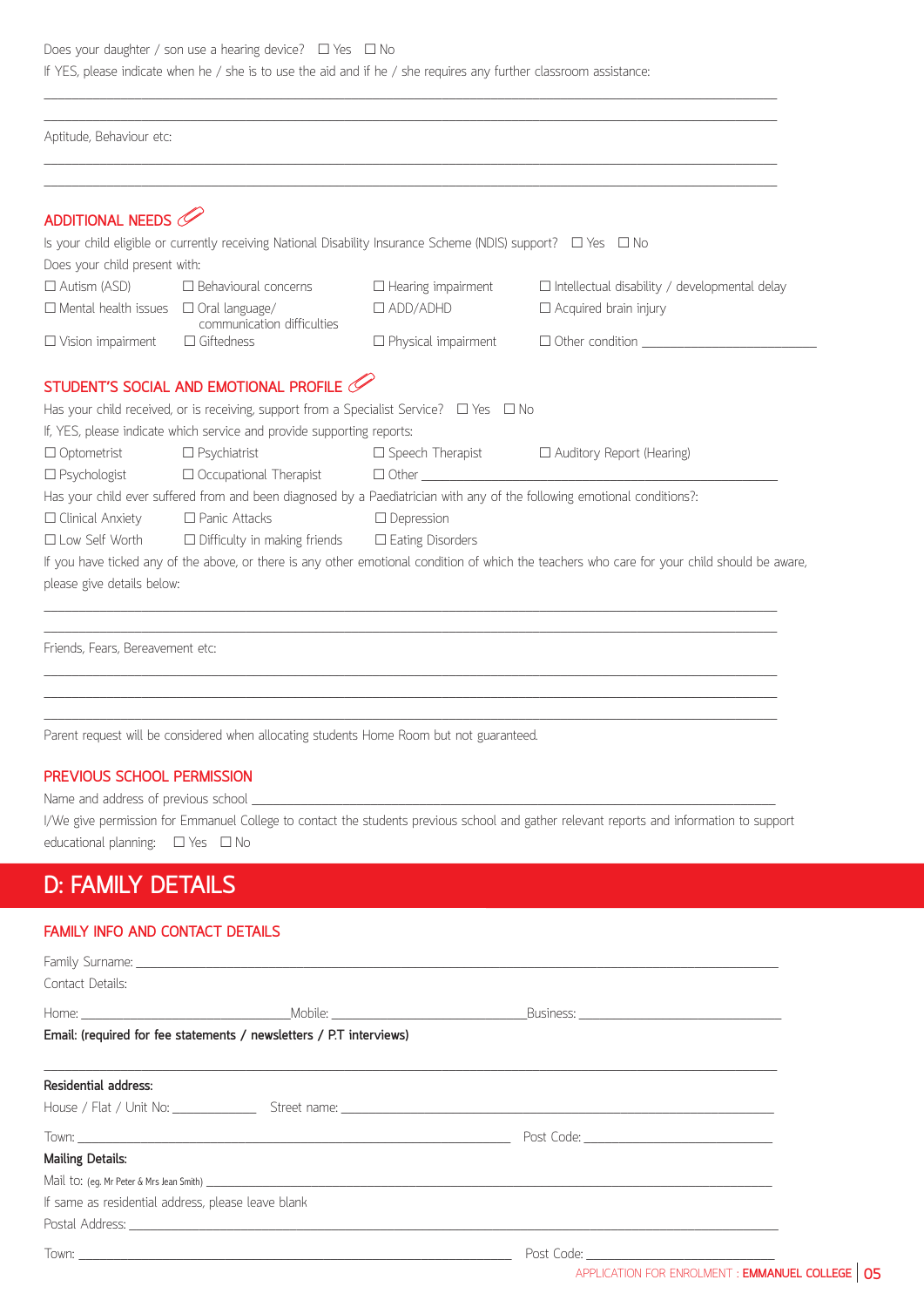### **E: PARENT / GUARDIAN / CARER DETAILS**

### **PARENT 1 / GUARDIAN / CARER - RESIDING AT SAME ADDRESS**

|                                                                                                          | Gender: $\Box$ Male $\Box$ Female<br>$\Box$ other                                                                                                                                                                                                                  |
|----------------------------------------------------------------------------------------------------------|--------------------------------------------------------------------------------------------------------------------------------------------------------------------------------------------------------------------------------------------------------------------|
|                                                                                                          |                                                                                                                                                                                                                                                                    |
| Occupational Group (refer to page 11 for "List of Parental Occupation Definition")<br>MUST BE COMPLETED: |                                                                                                                                                                                                                                                                    |
|                                                                                                          |                                                                                                                                                                                                                                                                    |
|                                                                                                          |                                                                                                                                                                                                                                                                    |
|                                                                                                          | Do you speak a language other than English at home? $\Box$ Yes $\Box$ No If YES, please list below:                                                                                                                                                                |
| What is the highest year level of Secondary Schooling you completed?                                     |                                                                                                                                                                                                                                                                    |
|                                                                                                          | $\Box$ Year 12 or equivalent $\Box$ Year 11 or equivalent $\Box$ Year 10 or equivalent $\Box$ Year 9 or below                                                                                                                                                      |
| What is the highest qualification you completed?                                                         | $\Box$ Bachelor Degree or above $\Box$ Diploma / Advanced Diploma $\Box$ Certificate I or IV (incl trade cert) $\Box$ No post-school qualification                                                                                                                 |
|                                                                                                          |                                                                                                                                                                                                                                                                    |
| <b>ALUMNI</b>                                                                                            |                                                                                                                                                                                                                                                                    |
| $\Box$ I am a past Student of Emmanuel College $\Box$ I am a past Student of C.B.C / St. Ann's           |                                                                                                                                                                                                                                                                    |
|                                                                                                          |                                                                                                                                                                                                                                                                    |
| PARENT 2 / GUARDIAN / CARER - RESIDING AT SAME ADDRESS                                                   |                                                                                                                                                                                                                                                                    |
|                                                                                                          |                                                                                                                                                                                                                                                                    |
|                                                                                                          |                                                                                                                                                                                                                                                                    |
|                                                                                                          |                                                                                                                                                                                                                                                                    |
| Work Phone:                                                                                              |                                                                                                                                                                                                                                                                    |
|                                                                                                          |                                                                                                                                                                                                                                                                    |
|                                                                                                          | Relationship: 2008 - 2009 - 2009 - 2009 - 2009 - 2009 - 2009 - 2010 - 2010 - 2010 - 2010 - 2010 - 2010 - 2010 - 2010 - 2010 - 2010 - 2010 - 2010 - 2010 - 2010 - 2010 - 2010 - 2010 - 2010 - 2010 - 2010 - 2010 - 2010 - 2010<br>Gender: $\Box$ Male $\Box$ Female |
|                                                                                                          | $\Box$ other                                                                                                                                                                                                                                                       |
| Occupational Group (refer to page 10 for "List of Parental Occupation Definition")                       |                                                                                                                                                                                                                                                                    |
| MUST BE COMPLETED:                                                                                       |                                                                                                                                                                                                                                                                    |
|                                                                                                          |                                                                                                                                                                                                                                                                    |
|                                                                                                          |                                                                                                                                                                                                                                                                    |
| Do you speak a language other than English at home? $\Box$ Yes $\Box$ No If YES, please list below:      |                                                                                                                                                                                                                                                                    |
| What is the highest year level of Secondary Schooling you completed?                                     |                                                                                                                                                                                                                                                                    |
|                                                                                                          | $\Box$ Year 12 or equivalent $\Box$ Year 11 or equivalent $\Box$ Year 10 or equivalent $\Box$ Year 9 or below                                                                                                                                                      |
| What is the highest qualification you completed?                                                         |                                                                                                                                                                                                                                                                    |
|                                                                                                          | $\Box$ Bachelor Degree or above $\Box$ Diploma / Advanced Diploma $\Box$ Certificate I or IV (incl trade cert) $\Box$ No post-school qualification                                                                                                                 |
| <b>ALUMNI</b>                                                                                            |                                                                                                                                                                                                                                                                    |
| □ I am a past Student of Emmanuel College                                                                | □ I am a past Student of C.B.C / St. Ann's                                                                                                                                                                                                                         |
|                                                                                                          |                                                                                                                                                                                                                                                                    |
|                                                                                                          |                                                                                                                                                                                                                                                                    |

**06 EMMANUEL COLLEGE** : APPLICATION FOR ENROLMENT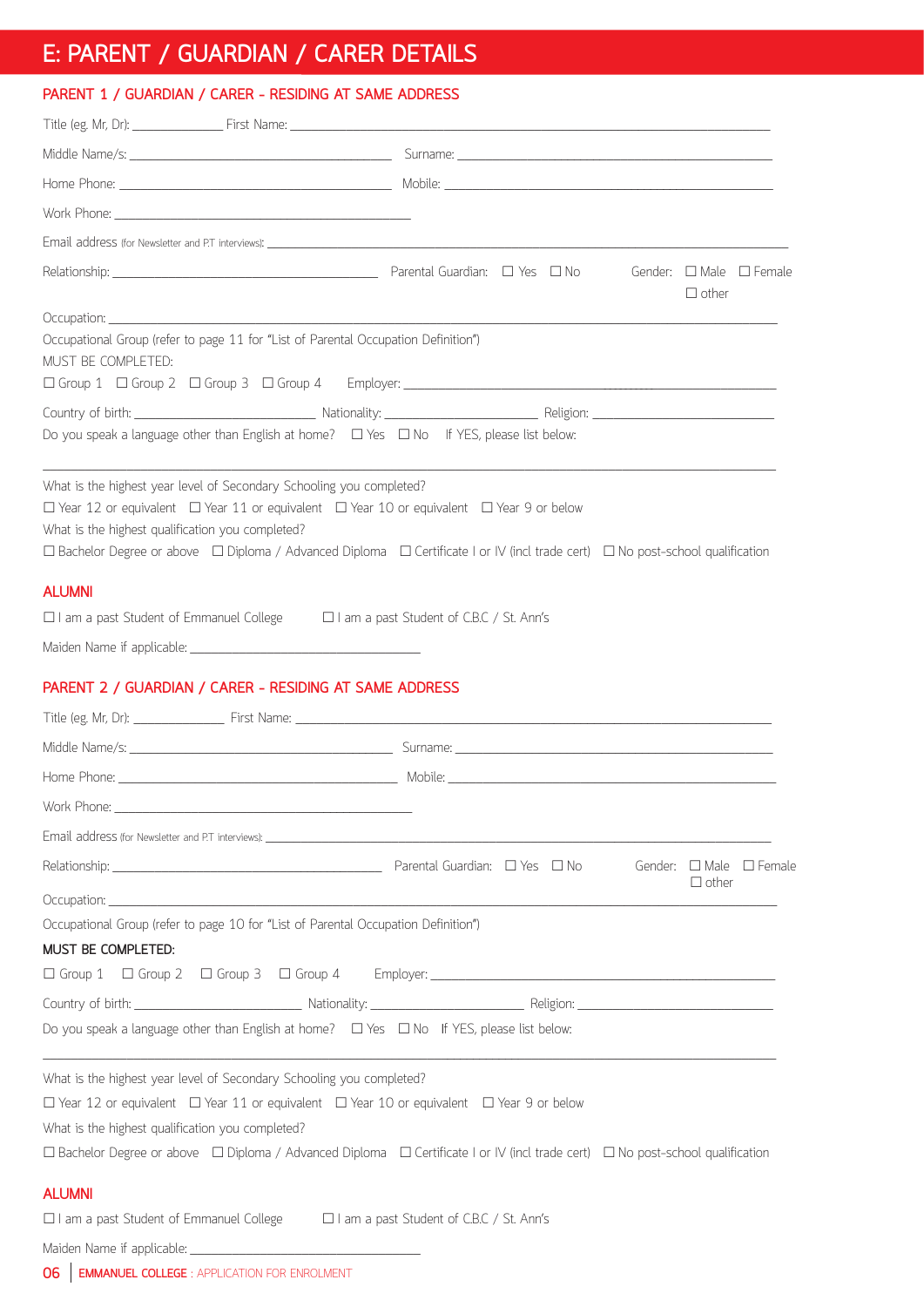### **F: FEE PAYMENT**

### **BILLING DETAILS**

Please indicate the person(s) responsible.

|                           |  | $ \Box$ Joint $ \Box$ Mother $  \Box$ Father $  \Box$ Guardian $  \Box$ Non-Resident Parent $ \Box$ Split or by special arrangement (specify below) $\Box$ Other (specify below) |  |  |  |  |
|---------------------------|--|----------------------------------------------------------------------------------------------------------------------------------------------------------------------------------|--|--|--|--|
|                           |  | <u> 1989 - Johann Harry Harry Harry Harry Harry Harry Harry Harry Harry Harry Harry Harry Harry Harry Harry Harry</u>                                                            |  |  |  |  |
| (% of fee responsibility) |  |                                                                                                                                                                                  |  |  |  |  |
|                           |  |                                                                                                                                                                                  |  |  |  |  |
|                           |  |                                                                                                                                                                                  |  |  |  |  |
|                           |  |                                                                                                                                                                                  |  |  |  |  |
|                           |  |                                                                                                                                                                                  |  |  |  |  |
|                           |  |                                                                                                                                                                                  |  |  |  |  |
|                           |  |                                                                                                                                                                                  |  |  |  |  |
|                           |  |                                                                                                                                                                                  |  |  |  |  |
|                           |  |                                                                                                                                                                                  |  |  |  |  |
|                           |  |                                                                                                                                                                                  |  |  |  |  |
|                           |  |                                                                                                                                                                                  |  |  |  |  |

**Payment Methods** We have several methods of payment including Direct Debit, Credit Card, & B-Pay.

We offer weekly, fortnightly and monthly payment options. Unless paying by one of these payment methods then payment in full by the due date is always expected. Failure to pay or make arrangements will instigate recovery action by the College.

**Accounts** You will receive an account for the annual fees late February. A due by date is set on the account statement.

**Change in Circumstances** If financial hardship prevents full payment of fees it is necessary to contact the Business Manager for a confidential appointment to discuss your circumstances. This should be done either prior to notification of enrolment acceptance or immediately after an event causing ongoing financial stress occurs.

We encourage early communication regarding financial circumstances which will avoid any embarrassing follow up. Accounts referred to a Collection Agency or Solicitor may have all legal costs and commission added to the amount.

### **G: NON-RESIDENT PARENT DETAILS**

| $\Box$ Father $\Box$ Mother                      |                                                                                                               |                                                                                                                                                    |  |
|--------------------------------------------------|---------------------------------------------------------------------------------------------------------------|----------------------------------------------------------------------------------------------------------------------------------------------------|--|
|                                                  |                                                                                                               |                                                                                                                                                    |  |
|                                                  |                                                                                                               |                                                                                                                                                    |  |
|                                                  |                                                                                                               |                                                                                                                                                    |  |
|                                                  |                                                                                                               |                                                                                                                                                    |  |
|                                                  |                                                                                                               |                                                                                                                                                    |  |
|                                                  |                                                                                                               |                                                                                                                                                    |  |
|                                                  |                                                                                                               |                                                                                                                                                    |  |
|                                                  | What is the highest year level of Secondary Schooling you completed?                                          |                                                                                                                                                    |  |
|                                                  | $\Box$ Year 12 or equivalent $\Box$ Year 11 or equivalent $\Box$ Year 10 or equivalent $\Box$ Year 9 or below |                                                                                                                                                    |  |
| What is the highest qualification you completed? |                                                                                                               |                                                                                                                                                    |  |
|                                                  |                                                                                                               | $\Box$ Bachelor Degree or above $\Box$ Diploma / Advanced Diploma $\Box$ Certificate I or IV (incl trade cert) $\Box$ No post-school qualification |  |
|                                                  | Occupational Group (refer to page 10 for "List of Parental Occupation Definition")                            |                                                                                                                                                    |  |
| MUST BE COMPLETED:                               |                                                                                                               |                                                                                                                                                    |  |
|                                                  | $\Box$ Group 1 $\Box$ Group 2 $\Box$ Group 3 $\Box$ Group 4                                                   |                                                                                                                                                    |  |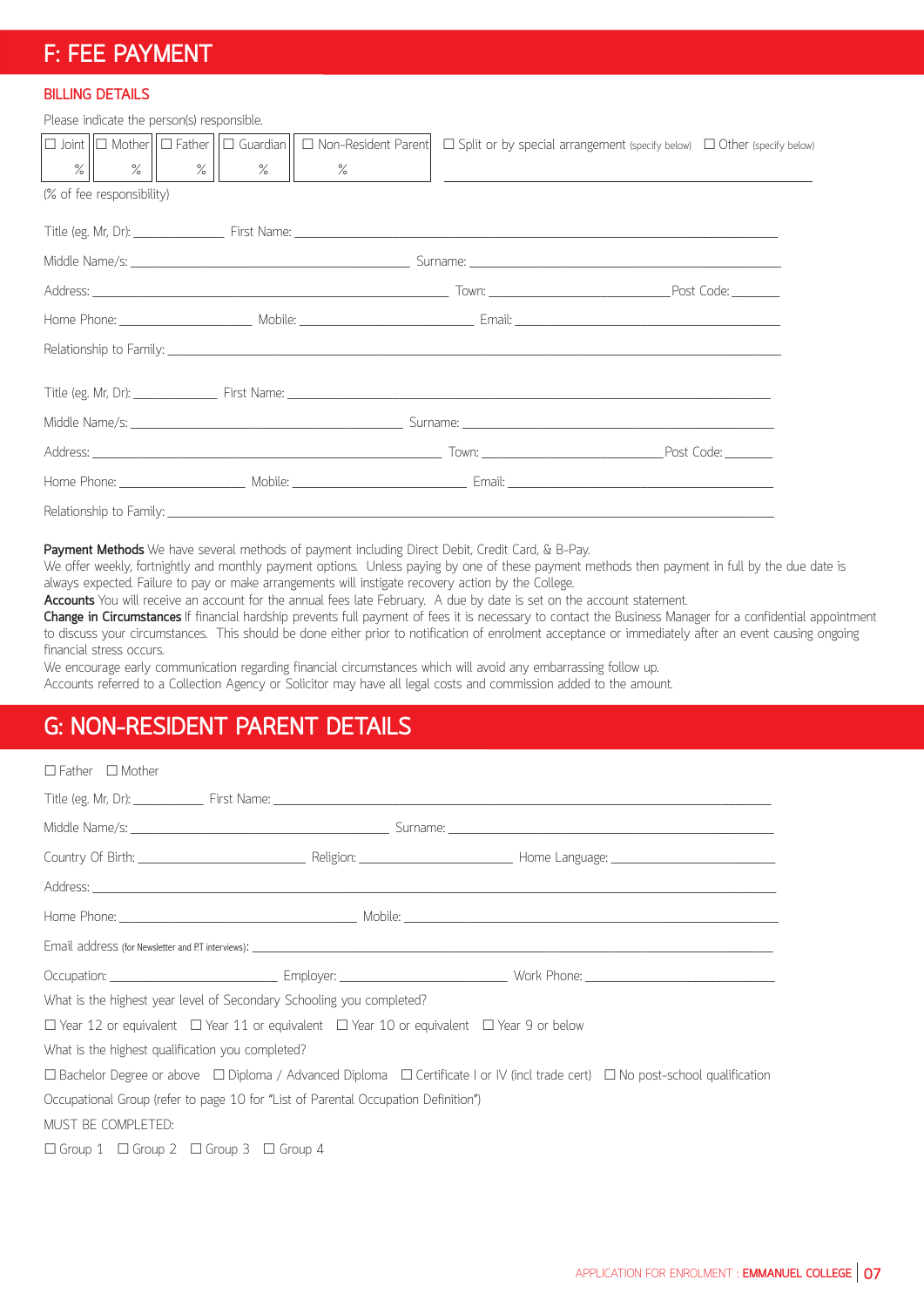### **H: EMERGENCY CONTACTS**

Not to be the Student's parent. Only Emergency Contacts that are listed will have permission to take the student from the College, **unless otherwise advised by Note / Phone Call etc. Please ensure you provide Emergency Contacts from the local area, as they must be able to pick up the student if required.**

| EMERGENCY CONTACT #1 (NOT TO BE THE PARENT) |  |
|---------------------------------------------|--|
|                                             |  |
|                                             |  |
|                                             |  |
| EMERGENCY CONTACT #2 (NOT TO BE THE PARENT) |  |
|                                             |  |
|                                             |  |
|                                             |  |

### **I: ENROLMENT APPLICATION AND ACCEPTANCE FEES**

- **STEP 1:** Submit an Application for Enrolment form and pay an application fee of \$100. This fee is fully rebated meaning that the \$100 will be credited to your College fee account after the enrolment process is completed. In the event that a place is not able to be offered, the fee will be refunded. However in the event that you later change your mind and decide not to accept an offer of enrolment, the fee is non-refundable.
- **STEP 2:** In order to accept a place that is offered, you need to pay a further \$100 acceptance fee. This fee will also be credited to your College fee account and is also non-refundable should you decide that the student will not start school at Emmanuel College.

\$100 Enrolment Application Fee

□ Cash □ Cheque □ Credit Card

| Card Holder's Name: |  |
|---------------------|--|
|---------------------|--|

Card Type:  $\Box$  Credit Card  $\Box$  Mastercard

Card No.: \_ \_ \_ \_ / \_ \_ \_ \_ / \_ \_ \_ \_ / \_ \_ \_ \_ Expiry Date \_ \_ / \_ \_

### **J: PARISH / SACRAMENT DETAILS**

| Parish (in which student resides): |                                                               | $\Box$ Dennington | $\Box$ Warrnambool | □ Warrnambool East<br>$\Box$ Warrnambool West | $\Box$ Port Fairy<br>$\Box$ Mortlake | $\Box$ Koroit                     |
|------------------------------------|---------------------------------------------------------------|-------------------|--------------------|-----------------------------------------------|--------------------------------------|-----------------------------------|
| Sacrament                          | Date Received                                                 |                   | Parish Received    |                                               |                                      |                                   |
| Baptism                            | $\left( \begin{array}{cc} 1 & 1 \\ 1 & 1 \end{array} \right)$ |                   |                    |                                               |                                      | A COPY OF THE BAPTISM CERTIFICATE |
| Confirmation                       |                                                               |                   |                    |                                               |                                      | <b>MUST BE PROVIDED</b>           |
| Eucharist                          | $\overline{\phantom{a}}$                                      |                   |                    |                                               |                                      |                                   |
| Reconciliation                     |                                                               |                   |                    |                                               |                                      |                                   |

### **K: TRAVEL**

| Distance to School: by the km                                 |  |                                                                                           |
|---------------------------------------------------------------|--|-------------------------------------------------------------------------------------------|
|                                                               |  | What is the most frequent method of travel this student will use to get to / from school: |
| To School: $\Box$ Walk $\Box$ Bicycle $\Box$ Car $\Box$ Bus   |  |                                                                                           |
| From School: $\Box$ Walk $\Box$ Bicycle $\Box$ Car $\Box$ Bus |  |                                                                                           |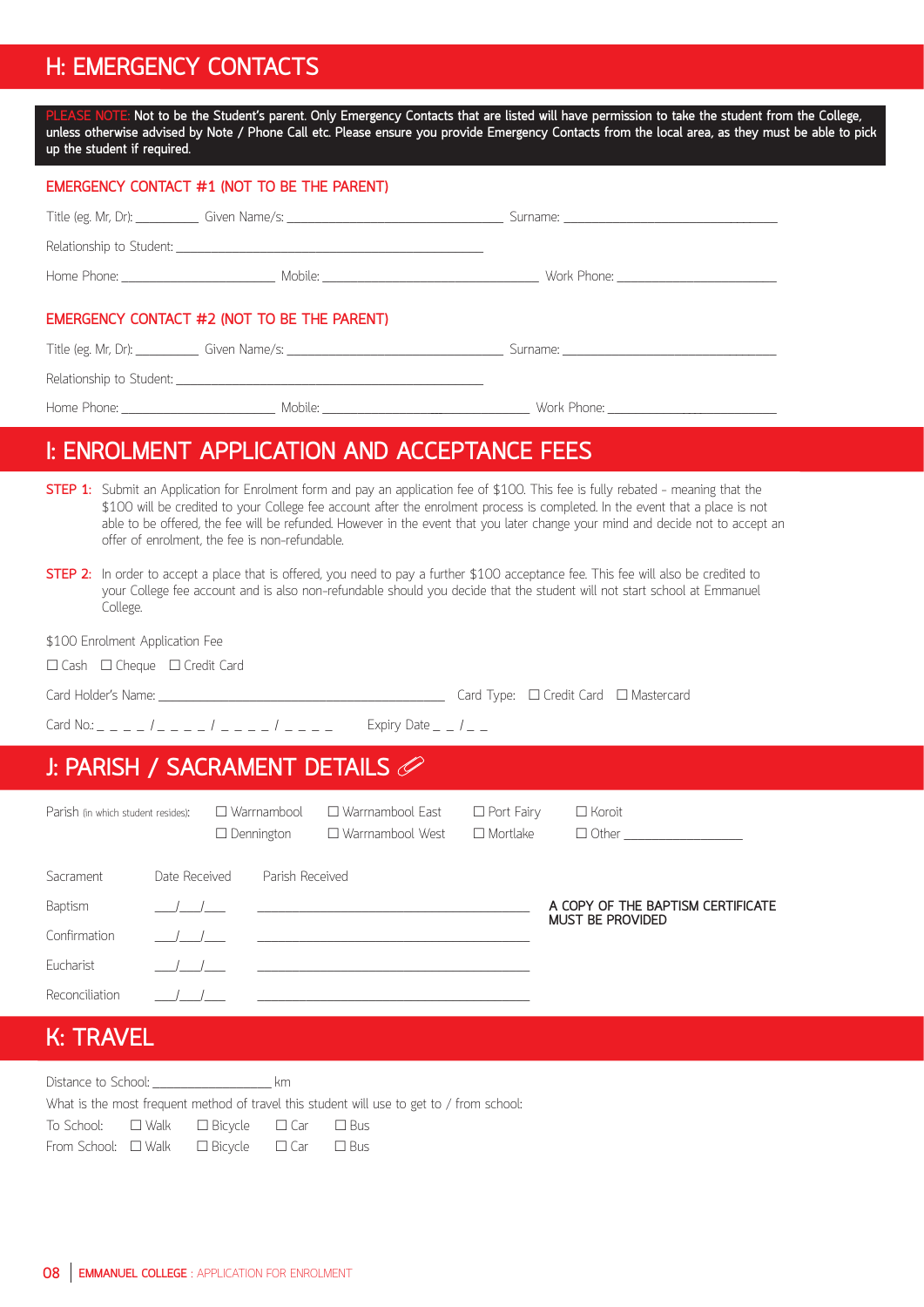### **L: ALLOWANCES**

#### **CONVEYANCE ALLOWANCE:**

The Victorian Government provides financial assistance through the Conveyance allowance to eligible families to assist with the cost of transport for students to and from school via private car or bus who:

- travel more than 4.8km by private car to access a free school bus, or
- reside more than 4.8km by the shortest practical route from school and pay to travel to and from school on a city bus, and

• are attending their closest government or non-government denominational school.

Do you believe you may be eligible for this allowance?  $\square$  Yes  $\square$  No

Please note: students who do not attend their nearest catholic school will be charged full bus fees.

#### **CAMPS, SPORTS & EXCURSIONS FUND (CSEF):**

The Victorian Government provides financial assistance through the Camps, Sports and Excursions Fund (CSEF) to eligible families who hold a valid concession card or are a temporary foster parent to assist with the costs of students attending camps, excursions, and sporting activities. The allowance rate for Years 7 to 12 secondary school students currently is \$225 per student per year. Payments are made to the school, and will be deducted from a family's school fees.

Do you believe you may be eligible for this allowance?  $\square$  Yes  $\square$  No

**Please note:** CSEF eligibility will be subject to the parent/legal guardian's concession card being successfully validated with the Centrelink on the first day of either Term 1 or Term 2.

### **M: PHOTOGRAPH/VIDEO PERMISSION**

At certain times throughout the year, students may have the opportunity to be photographed or recorded/filmed by the school or its service providers for school publications, such as the school's newsletter or website and social media, or to promote the school in newspapers and other media. Catholic Education of Ballarat (CEOB), Mercy Education Limited (MEL) and the Catholic Education Commission of Victoria Ltd (CECV) may also wish to use student photographs/recordings in print and online promotional, marketing, media and educational materials.

We would like permission to use your child's photograph/recording for the above purposes. Please complete the permission form below.

Year Level:

• I give permission for my child's: name, photograph and recording to be published by the school on/in the school website, social media, promotional materials, newspapers and other media, College Year Book.

 $\Box$  Yes  $\Box$  No

• I authorise CEOB, MEL and the CECV to use the photograph/recording in material available free of charge to schools and education departments around Australia for CEOB, MEL and the CECV's promotional, marketing, media and educational purposes.

• I give permission for a photograph/recording of my child to be used by the school/CEOB, MEL and the CECV in the agreed publications without acknowledgment, remuneration or compensation.

• I understand and agree that if I do not wish to consent to my child's photograph/recording appearing in any or all of the publications above, or if I wish to withdraw this authorisation and consent, it is my responsibility to notify the school.

**Licensed Under Neals:** The photograph/recording may appear in material which will be available to schools and education departments around Australia under the National Educational Access Licence for Schools (NEALS), which is a licence between education departments of the various states and territories, allowing schools to use licensed material wholly and freely for educational purposes.

Name of parent/guardian (please circle): \_\_\_\_\_\_\_\_\_\_\_\_\_\_\_\_\_\_\_\_\_\_\_\_\_\_\_\_\_\_\_\_\_\_\_\_\_\_\_\_\_\_\_\_\_\_\_\_\_\_\_\_\_\_\_\_\_\_\_\_\_\_\_\_\_\_\_\_\_\_\_\_

Signed: (parent/guardian) \_\_\_\_\_\_\_\_\_\_\_\_\_\_\_\_\_\_\_\_\_\_\_\_\_\_\_\_\_\_\_\_\_\_\_\_\_\_\_\_\_\_\_\_\_\_\_ Date: \_\_\_\_\_\_\_\_\_\_\_\_\_\_\_\_\_\_\_\_\_\_\_\_\_\_\_\_\_\_\_\_

If the student is aged 15+, they may also sign:

Signed: (student)\_\_\_\_\_\_\_\_\_\_\_\_\_\_\_\_\_\_\_\_\_\_\_\_\_\_\_\_\_\_\_\_\_\_\_\_\_\_\_\_\_\_\_\_\_\_\_\_\_\_\_\_\_\_\_ Date: \_\_\_\_\_\_\_\_\_\_\_\_\_\_\_\_\_\_\_\_\_\_\_\_\_\_\_\_\_\_\_\_

Any permission and consent given may be withdrawn by the parent/guardian or student (if they are aged 15 or over) by notifying the school in advance of any photograph or recording being made.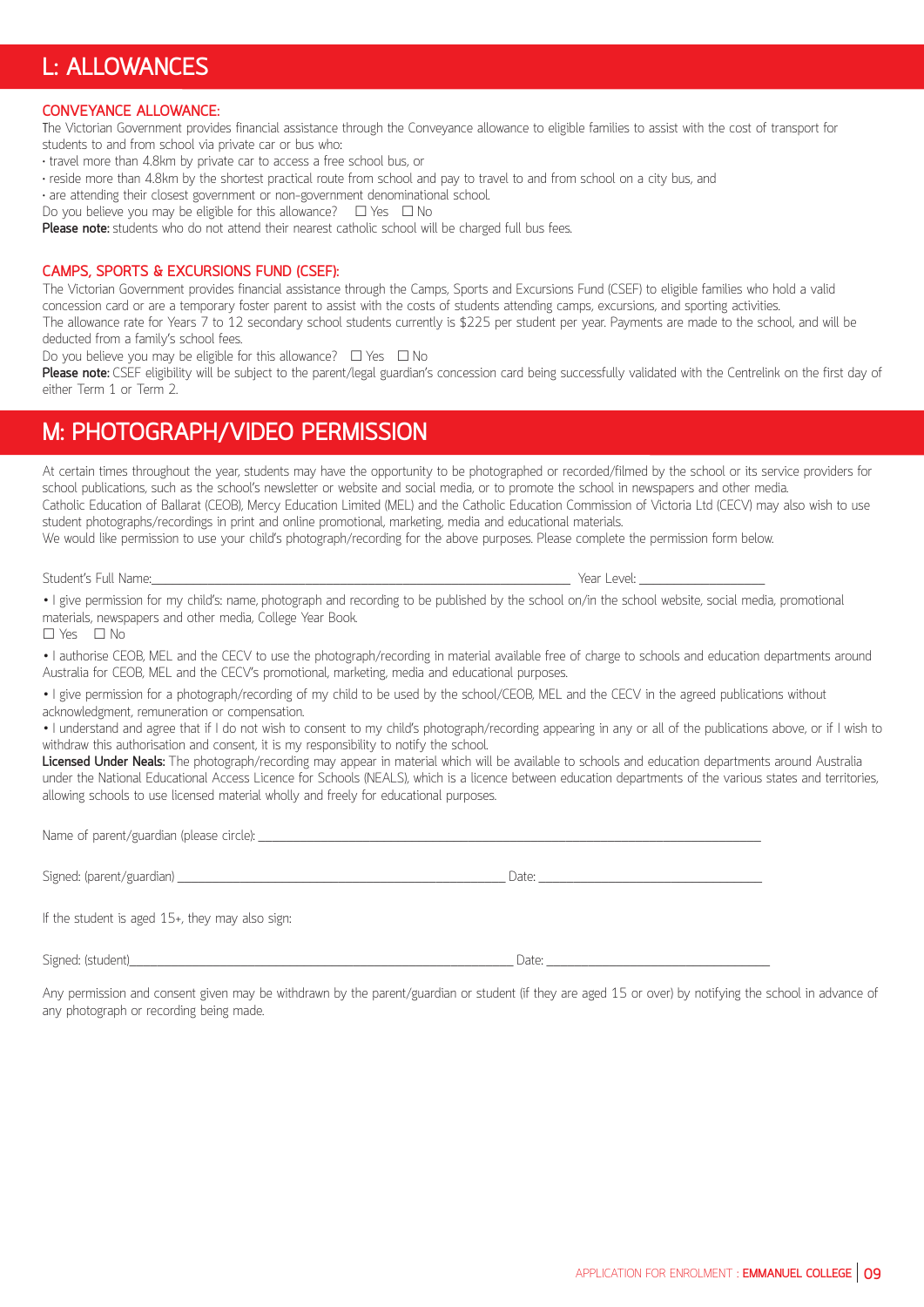### **N: DECLARATION**

This Enrolment Application Form is a legally binding document. Signing the form is your acceptance of the terms and conditions of the College. This includes payment of school fees. Please be aware that whoever signs the enrolment form is the person legally responsible. It is recommended that regardless of marital status, both parents sign the form.

We, the undersigned, understand and agree to the Conditions of Enrolment to Emmanuel College.

**Note:** The Victorian Government provides the following guidance regarding admission requirements:

#### **Consent**

This form requires signatures of:

- the student, if they are over 15 and living independently
- any parent as defined in the Family Law Act 1975
- **Note:** In the absence of a current court order, each parent of a child who is not 18 has equal parental responsibility.

• both parents for parents who are separated, or a copy of the court order with any impact on the relationship between the family and the College

- an informal carer, with a statutory declaration. Carers:
- may be a relative or other carer
- have day-to-day care of the student with the student regularly living with them
- may provide any other consent required e.g. excursions.

#### **Notes for informal carer:**

- statutory declarations apply for 12 months
- the wishes of a parent prevail in the event of a dispute between a parent legally responsible for a student and an informal carer.

**Note:** Secondary students may complete parts of the form and co-sign.

**Disclaimer:** Personal information will be held, used and disclosed in accordance with the College's Privacy Collection Notice and Privacy Policy available on the College website: www.emmanuel.vic.edu.au

**Child Safe Statement:** Catholic school communities have a moral, legal and mission-driven responsibility to create nurturing school environments where children are respected, their voices are heard, and where they are safe and feel safe. Mercy Education has a zero tolerance to child abuse.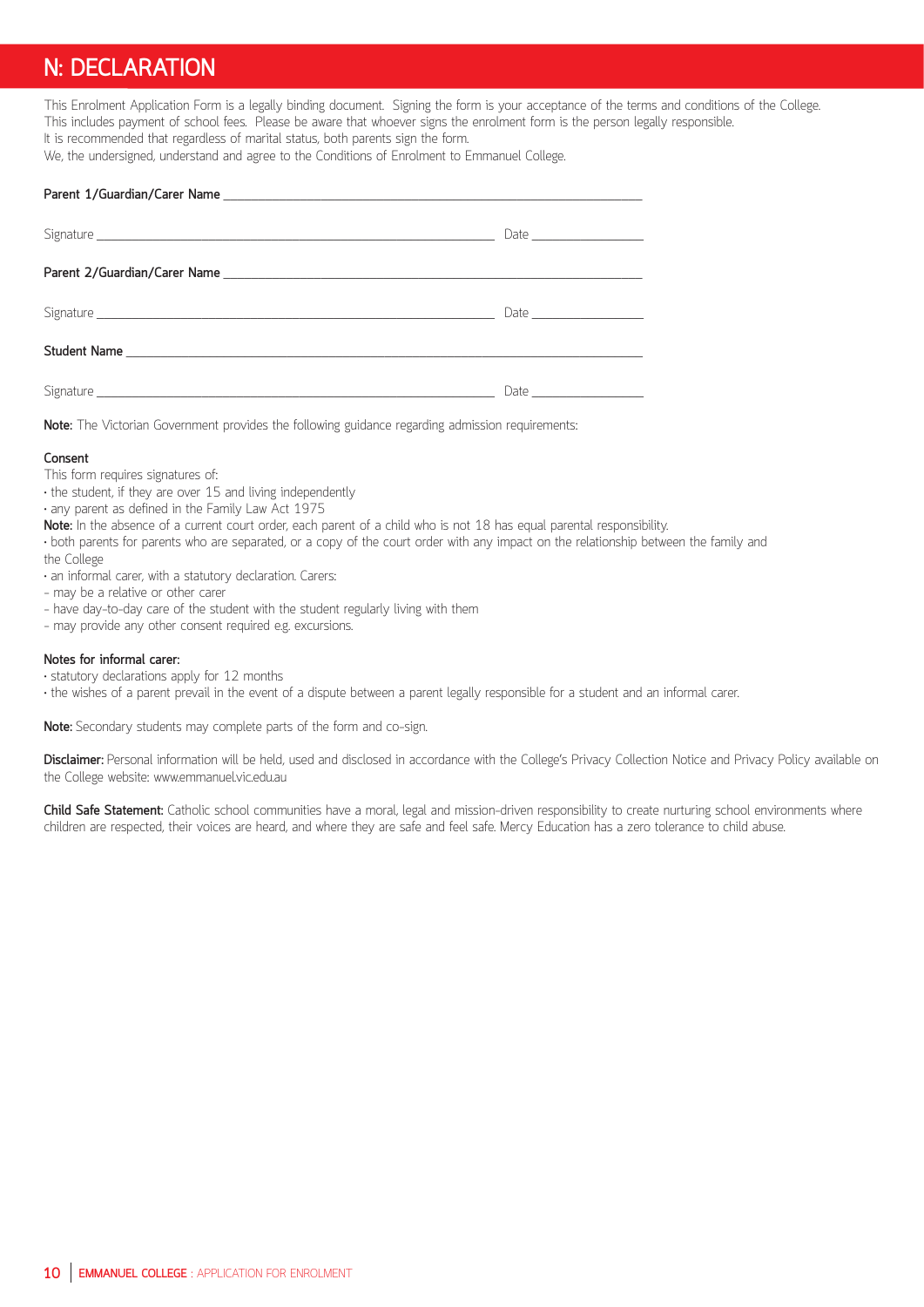### **O: PARENTAL OCCUPATION DEFINITION**

**Parental Occupation** is defined as the **main** work undertaken by the parent/guardian. If a parent/guardian has more than one job, report their main job.

#### **Group 1: Senior management in large business organisation, government administration and defence, and qualified professionals**

Senior executive/manager/department head in industry, commerce, media or other large organisation.

**Public service manager** (Section head or above), regional director, health/education/police/fire services administrator **Other administrator** [school principal, faculty head/dean, library/museum/gallery director, research facility director] **Defence Forces** Commissioned Officer

**Professionals** generally have degree or higher qualifications and experience in applying this knowledge to design, develop or operate complex systems; identify, treat and advise on problems; and teach others.

**Health, Education, Law, Social Welfare, Engineering, Science, Computing professional**

**Business** [management consultant, business analyst, accountant, auditor, policy analyst, actuary, valuer]

**Air/sea transport** [aircraft/ship's captain/officer/pilot, flight officer, flying instructor, air traffic controller]

#### **Group 2: Other business managers, arts/ media /sportspersons and associate professionals**

**Owner/manager** of farm, construction, import/export, wholesale, manufacturing, transport, real estate business

**Specialist manager** [finance/engineering/production/personnel/industrial relations/sales/marketing]

**Financial services manager** [bank branch manager, finance/investment/insurance broker, credit/loans officer]

**Retail sales/services manager** [shop, petrol station, restaurant, club, hotel/motel, cinema, theatre, agency]

**Arts/media/sports** [musician, actor, dancer, painter, potter, sculptor, journalist, author, media presenter, photographer, designer, illustrator, proof reader, sportsman/woman, coach, trainer, sports official]

**Associate professionals** generally have diploma/technical qualifications and support managers and professionals.

**Health, Education, Law, Social Welfare, Engineering, Science, Computing** technician/associate professional Business/administration [recruitment/ employment/industrial relations/training officer, marketing/advertising specialist, market research analyst, technical sales representative, retail buyer, office/ project manager]

**Defence Forces** senior Non-Commissioned Officer

#### **Group 3: Tradesmen /women. Clerks and skilled office, sales and service staff**

**Tradesmen/women** generally have completed a 4 year Trade Certificate, usually by apprenticeship. All tradesmen/women are included in this group. **Clerks** [bookkeeper, bank/PO clerk, statistical/actuarial clerk, accounting/claims/audit clerk, payroll clerk, recording/registry/filing clerk, betting clerk, stores/ inventory clerk, purchasing/order clerk, freight/transport/shipping clerk, bond clerk, customs agent, customer services clerk, admissions clerk] **Skilled office, sales and service staff.**

**Office** [secretary, personal assistant, desktop publishing operator, switchboard operator]

Sales [company sales representative, auctioneer, insurance agent/assessor/loss adjuster, market researcher]

**Service** [aged/disabled/refuge/child care worker, nanny, meter reader, parking inspector, postal worker, courier, travel agent, tour guide, flight attendant, fitness instructor, casino dealer/supervisor]

### **Group 4: Machine operators, hospitality staff, assistants, labourers and related workers**

#### **Drivers, mobile plant, production/processing machinery and other machinery operators.**

**Hospitality staff** [hotel service supervisor, receptionist, waiter, bar attendant, kitchen-hand porter, housekeeper]

#### **Office assistants, sales assistants and other assistants.**

**Office** [typist, word processing/data entry/business machine operator, receptionist, office assistant]

Sales [sales assistant, motor vehicle/caravan/parts salesperson, checkout operator, cashier, bus/train conductor, ticket seller, service station attendant, car rental desk staff, street vendor, telemarketer, shelf stacker]

**Assistant/aide** [trades' assistant, school/teacher's aide, dental assistant, veterinary nurse, nursing assistant, museum/gallery attendant, usher, home helper, salon assistant, animal attendant] Labourers and related workers

**Defence Forces** ranks below senior NCO not included above

**Agriculture, horticulture, forestry, fishing, mining worker** [farm overseer, shearer, wool/hide classer, farm hand, horse trainer, nurseryman, green-keeper gardener, tree surgeon, forestry/logging worker, miner, seafarer/fishing hand]

**Other worker** [labourer, factory hand, store-man guard, cleaner, caretaker, laundry worker, trolley collector, car park attendant, crossing supervisor]

Emmanuel College A Ministry of Mercy Education Ltd ABN 69 154 531 870